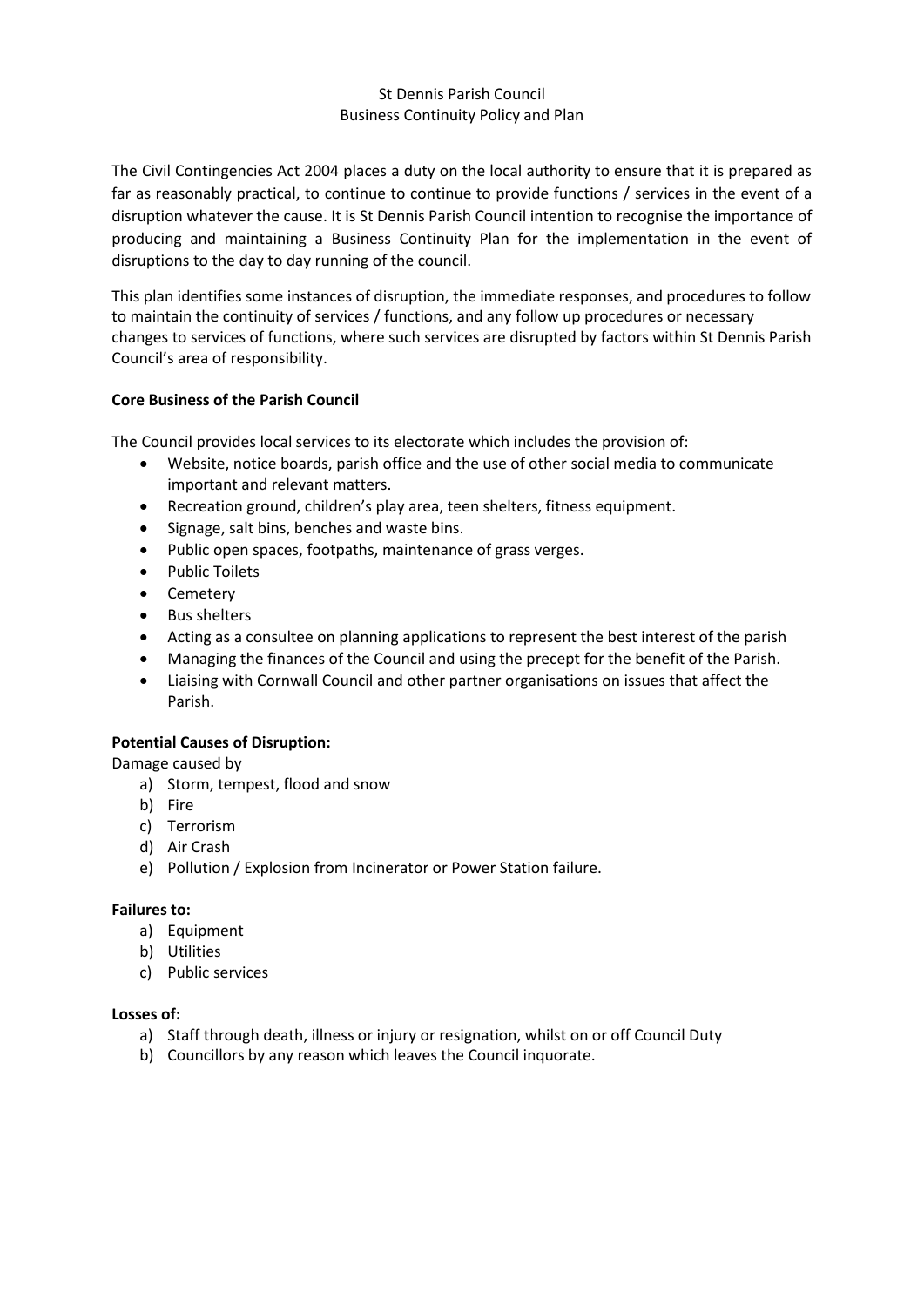| Event                 | <b>Minimise Impact</b>       | <b>Immediate Action</b> | Continuity            | <b>Longer Term</b>   |
|-----------------------|------------------------------|-------------------------|-----------------------|----------------------|
| Loss of Clerk due     | Ensure records of key tasks  | Chair to be informed    | Recruit               | Review procedures to |
| to death, illness,    | are up to date including     | Chair to inform the     | temporary             | ensure minimal       |
| incapacity or         | minutes and accounts.        | Council                 | replacement /         | impact from loss     |
| resignation /         | Access to log ins and        | Call EGM                | locum                 |                      |
| dismissal             | passwords are available.     |                         | Seek and employ       |                      |
|                       | Have others trained in key   |                         | permanent Clerk       |                      |
|                       | duties                       |                         |                       |                      |
| Death of serious      | Knowledge of duties with     | Clerk / Chair to be     | Seek temporary        | Review procedures to |
| injury to member      | regards to Health and Safety | informed and report     | help                  | ensure               |
| of staff whilst       |                              | to Council              | Start recruitment     | improvements         |
| carrying out          |                              | Clerk to inform HSE     | procedures to         |                      |
| <b>Council Duties</b> |                              | (if necessary)          | seek                  |                      |
| 0r                    |                              | Clerk to inform         | replacement           |                      |
| Prolonged             |                              | insurance company       |                       |                      |
| absence or            |                              |                         |                       |                      |
| resignation or        |                              |                         |                       |                      |
| dismissal of staff    |                              |                         |                       |                      |
| Loss of               | Co-option of Councillors     | Clerk to inform         | CC to decide on       | Council to review    |
| Councillors due       | who may be in reserve list   | remaining Councillors   | temporary             | procedures for the   |
| to multiple           |                              | and employees of the    | working strategy      | recruitment of       |
| resignations          |                              | Council                 | for Council           | Councillors          |
| (causing the          |                              | Clerk to inform CC's    | <b>Business to be</b> |                      |
| Council to            |                              | returning officer       | maintained            |                      |
| become                |                              |                         | followed by the       |                      |
| inquorate)            |                              |                         | instigation of by     |                      |
|                       |                              |                         | election or co-       |                      |
|                       |                              |                         | option procedure      |                      |
| Loss of Council       | Back up of electronic        | Clerk to inform Chair   | Instigate use of      | Review procedures to |
| documents due         | documents on a secure        | and insurance           | stored material       | ensure               |
| to fire, flood or     | device held by the clerk     | company if necessary    | Discuss at next       | improvements and     |
| other causes          | remotely                     |                         | council meeting       | security             |
|                       | Important paper documents    |                         |                       |                      |
|                       | held in fire proof safe      |                         |                       |                      |
| Loss of Council       | Back up of computers         | Clerk to inform Chair   | Replace in            | Review procedures to |
| equipment due         |                              | Report theft to the     | accordance with       | improvements         |
| to theft, fault or    |                              | police an insurance     | current Financial     |                      |
| breakdown             |                              | company                 | Regulations           |                      |
|                       |                              | Decide on immediate     |                       |                      |
|                       |                              | replacement             |                       |                      |
| Damage to Parish      | Maintain adequate            | Clerk to inform         | Use of                | Review procedures to |
| Office                | insurance cover              | insurance company       | alternative           | ensure               |
|                       | Carry out risk assessments   | Chair to be informed    | premises or           | improvements         |
|                       |                              | and report to Council   | admin team to         | Review risk          |
|                       |                              |                         | work from home        | assessments          |
| Damage to             | Awareness of alternative     | Chair to be informed    | Use alternative       | Review procedures to |
| meeting place         | meeting places               | and report to Council   | premises              | ensure               |
|                       |                              | Clerk to notify         |                       | improvements         |
|                       |                              | residents               |                       |                      |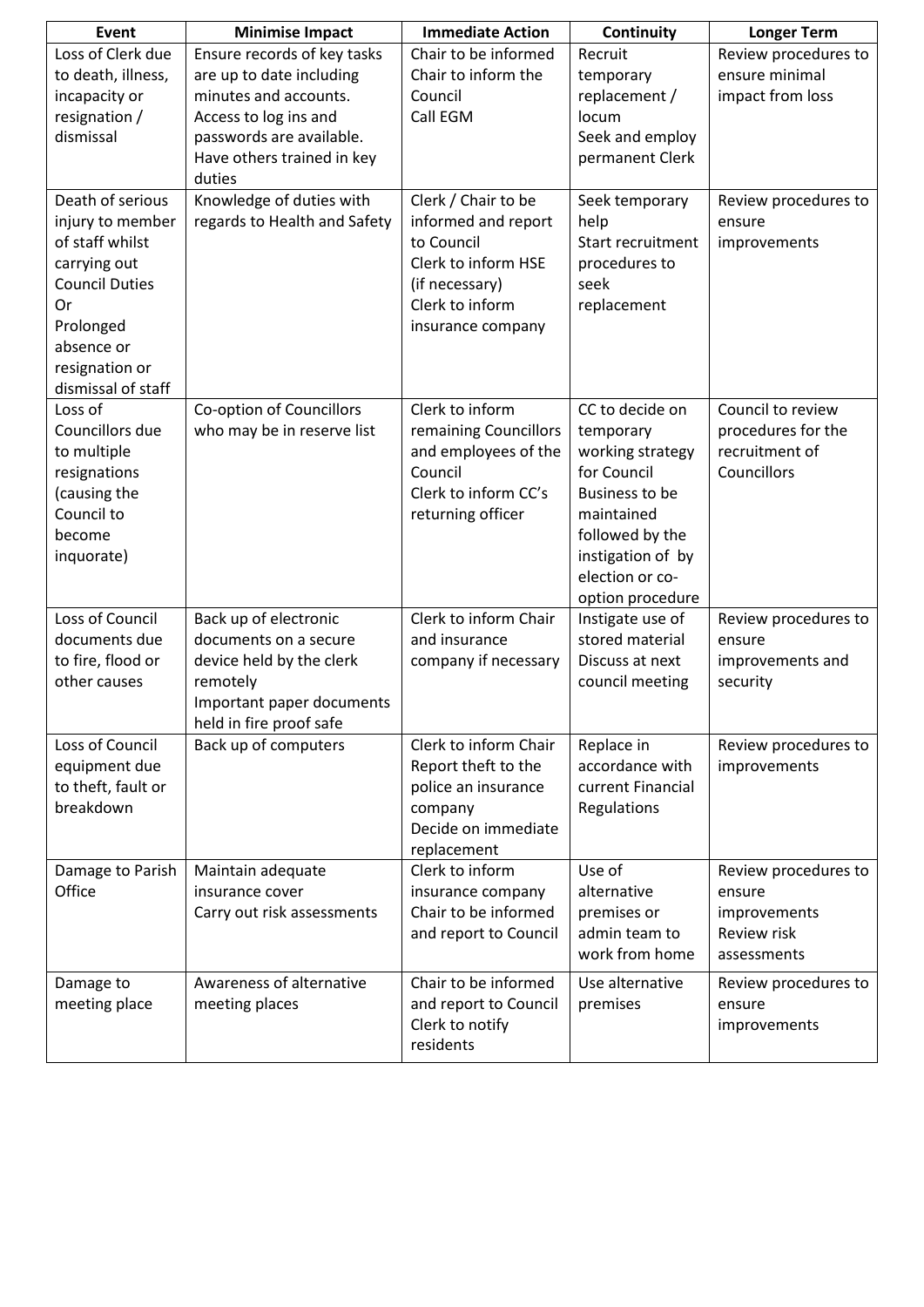## **Communication Process**

When an emergency situation arises the clerk / Administrator/ Chairman of the Council or the Vice Chairman is the first point of contact.

Their first priority is to summon the emergency services if necessary.

The clerk/Administrator should then inform staff, contractors and other Councillors and report to the HSE if necessary.

The clerk/Administrator may need to contact the insurance company, contractors, IT support, Cornwall Council, Cornwall Association of Local Councils, the bank or suppliers.

## **Key Contacts Council Contacts**

| <b>Position</b>  | <b>Name</b>  | <b>Email Address</b>               | <b>Phone Number</b> |
|------------------|--------------|------------------------------------|---------------------|
| Council Chairman | Julia Clarke | Juliaclarke21@live.com             | 07464120377         |
| Vice Chairman    | Nick Edmunds | nickedmunds@rocketmail.com         | 01726 821700        |
| Clerk            | Lynn Clarke  | clerk@stdennisparishcouncil.org.uk | 07900638292         |
| Administrator    |              | office@stdennisparishcouncil.or.uk | 01726 821700        |

## **Emergency Contacts**

| <b>Contact for work</b>    | Company                                       | <b>Telephone Number</b> |
|----------------------------|-----------------------------------------------|-------------------------|
| Report of Crime or need    | Cornwall Police / Fire / Ambulance            | 999                     |
| for emergency services     |                                               |                         |
| <b>Insurance Company</b>   | Came and Co                                   | 01256 359020            |
| <b>Health and Safety</b>   | <b>HSE</b>                                    | 0345 3009923            |
| Executive                  |                                               |                         |
| Electricity                | <b>Emergency Number Western Power</b>         | 0800 6783105            |
| Water                      | South West Water                              | 0344 3462020            |
|                            | <b>Amos Plumbing</b>                          | 01726 822887            |
| Telephone                  | BT                                            | 0800 7833749            |
| <b>Emergency Tree Work</b> | <b>Glenn Humphries Landscaping</b>            | 01872 560388            |
|                            | Arb Sense                                     | 01726 211611            |
|                            | Michael Hamm                                  | 01726 75124             |
| Pest Control               | <b>Hooded Talons</b>                          | 07723442669             |
|                            | <b>ERG</b>                                    | 08002118597             |
| I T Support                | <b>G M Computers</b>                          | 01726 63942             |
| <b>HR Support</b>          | <b>Cornwall Association of Local Councils</b> | 01872 272648            |
|                            | Society of Local Council Clerks               | 01823 253 646           |
|                            | <b>Association of Local Council Clerks</b>    | 01823 253646            |
| Office / meeting rooms     | Clay TAWC Ltd                                 | 01726 828130            |